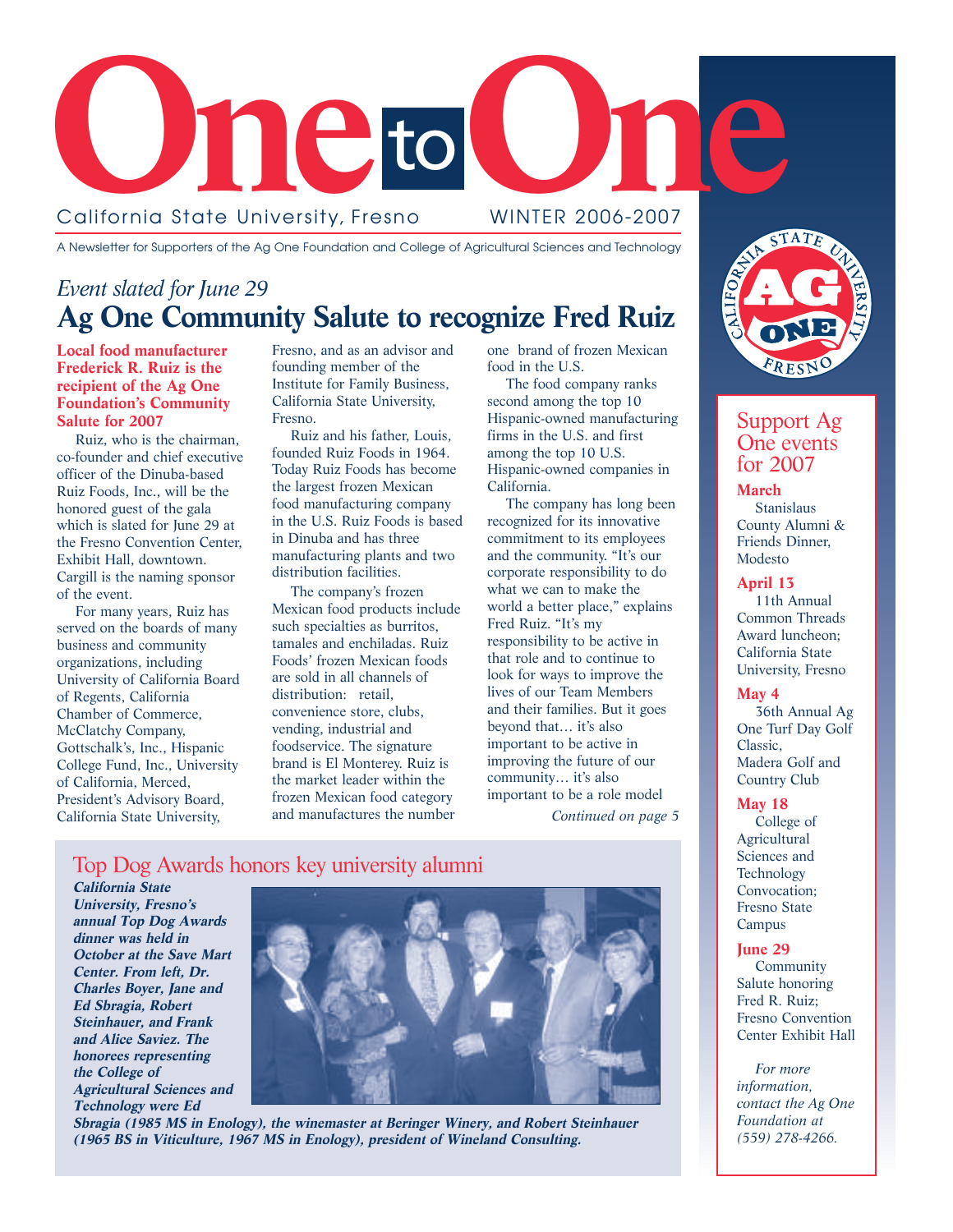# from the **president**

We hope you celebrated the holidays and rang in the new year with some good Fresno State wine and other Farm Market goodies. I must say that we have all been blessed to experience what the Valley and our great university have given us.

On behalf of the Ag One Board of Directors, I would like to thank our members and supporters for your volunteer help and attendance at various events that benefit the College

#### *Tim Vaux Ag One Foundation 2006 President*

of Agricultural Sciences and

Technology. The students who benefit from the financial aid that comes from our fundraisers also have much to be thankful for as we prepare for the upcoming spring semester.

We'll have a number of opportunities to come together in the next few months to



Day Golf Classic Tournament and our Community Salute honoring Fred Ruiz as we approach these events.

I look forward each year to seeing our donors and friends at these activities as a way of thanking everyone for their

*Continued on page 6*

# **from the dean**

As we enjoy the holiday season and New Year, many of us reflect on the past year and think about the possibilities to come. For me this includes the realization that I am rapidly approaching my first six months as Dean of the College of Agricultural Sciences and Technology. It hardly seems possible!

For me the past few months have been an exciting time filled with many memorable activities and events. I continue to feel blessed for having the opportunity to serve as dean. Thank you to

#### *Dr. Charles Boyer, Dean, College of Agricultural Sciences and Technology*

everyone who has made my arrival at

Fresno State so easy and fun! Here are some of the things I am thankful for and my wishes for the coming year.

**People.** How can I describe the great people I have met since arriving in Fresno? You have made me feel welcomed and supported. I continue to meet so many wonderful people associated with the college. The faculty, staff and



students are dedicated and amaze me with their productivity and commitment to our mission.

Our volunteers as represented by Ag One members, alumni and friends are always there to step forward and serve in so many ways. For all of us in the college, you make our work at Fresno State rewarding. I note the Ag Boosters Barbecue, the wine tasting, and regional gatherings where I was

*Continued on page 4*



A look back at some of the headlines from 2006 tells the story of a multi faceted college pursuing world class agriculture.

- Chef's world view of food leads "culinology" program
- Ag students earn statewide honors New Bee club makes a buzz on campus
- Olive oil earns award
- Equine program receives Legacy Award
- Research leads to wine grape harvest breakthrough
- Fresno State spotlights rare Hackney horses – Hackney

#### *Alcidia Freitas Gomes Executive Director / College Development Director*

horse earns national recognition

- Fresno State student named national FFA president
- Center for Irrigation Tech wins national honor
- Pistachio lab may be first of its kind
- Fresno State Magazine wins award (highlighting the College of Agricultural Sciences and Technology)



• Farm Market begins new feature: "Showcase Sunday" with product samplings

- New ag dean appointed
- Salute to Jack Woolf breaks records
- Water and energy incubator building progresses
- A record number of wineries seek Fresno State talent

Just imagine what 2007 will bring!

**2006/2007 AG ONE DIRECTORS Doug Benik** Dalena/Benik & Associates Fresno **Hal Bolen II** Bolen, Fransen & Russell, Fresno **Ann Bridges** Fresno First Bank, Sanger *Vice President* **Fermin Campos** Campos Bros., Inc., Caruthers **Jerry DiBuduo** Ballantine Produce Co., Fresno **Mark Dutra** Paul Reinhart, Inc., Fresno **Daniel Errotabere** Errotabere Ranches, Riverdale **Linda Glassman** Britz Fertilizers, Inc., Fresno **Darla Harrel-Skinner** Hewitson Enterprises, Inc., Avenal **R. Todd Henry** Westside Farming, Fresno **Larry Melikian** Fresno **Mitch Metzler** RCO Ag Credit, Fresno *Secretary* **Kirk Mouser, Jr.** Paramount Farms, Lost Hills **Pat V. Ricchiuti** P-R Farms, Clovis **Paul Rollin** Sweet Haven Dairy, Riverdale

**Rod Stark** Union Bank, Fresno **Cristel Tufenkjian** Kings River Conservation District, Fresno *Treasurer* **Tim Vaux** Dupont, Fresno *President* **Marsha Vucovich**

Fresno Equipment Co., Fresno

**Chuck Ware** Wilbur-Ellis, Madera **Gary Wiens** PG&E, Fresno **Sarah Clark Woolf**

Fresno **STAFF**

**Charles Boyer** *Dean*, College of Agricultural Sciences and Technology

**John Ganahl** *Legal Counsel*, Dowling, Aaron & Keeler, Fresno **Bob Glim**

*Advisor* **Alcidia Freitas Gomes** *Executive Director/College Development Director* **Christy Melvold** *Program Coordinator* **Thomas L. Hunt, CPA** *Auditor*, Thomas L. Hunt & Co., Fresno

**Harry Karle** *Advisor*

**Margie Upton** *Administrative Assistant*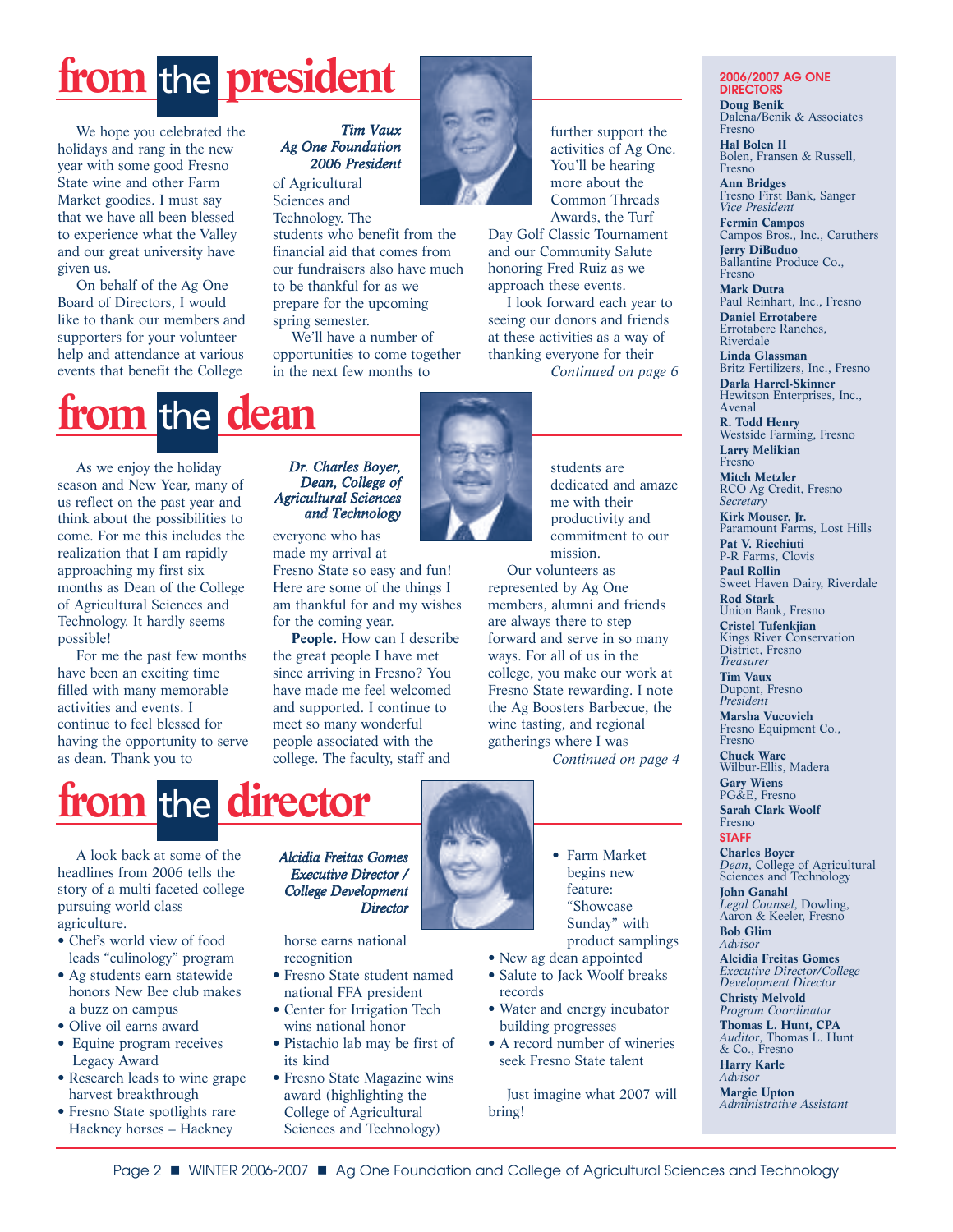### **Meet the new dean of the College of Agricultural Sciences and Technology**

*By John Migliazzo Fresno State Ag Communications Major*

Dr. Charles Boyer, Dean of the College of Agricultural Sciences and Technology, has taken an unconventional route to pursue a career in agriculture education. From the Oregon Coast to Fresno, Boyer comes prepared with a myriad of experiences in the academic world and in practical on-farm practices.

Growing up along the south coast of Oregon in the small town of Coquille, Charles Boyer had few connections to agriculture. Besides part-time jobs bucking hay bales and working for his uncle's cranberry box business, his experiences with agriculture were limited. However, he had a passion for biology, which eventually led to his career in horticulture.

"I went to college to be a biology teacher," Boyer said. After graduating with a bachelor's degree from Eastern Oregon University(EOU), he went on to receive a master's degree and Ph.D in genetics at Pennsylvania State University.

While at EOU, Boyer drove combine and worked in the seed cleaning facility at a grass seed company. Little did he know, this would pave his way to a career in the agriculture industry. He has spent the rest of his life in the field of horticulture.

When Boyer sits back to reminisce about is career choice, he can't help but smile. "I started off in teaching, and I ended up in fundamental research," Boyer said. In addition to Boyer's research in plant breeding, genetics and horticulture, he has been a successful professor and researcher of horticulture and has had heavy involvement with student groups and local organizations.

Boyer has been involved in plant breeding and genetics



**Dr. Charles Boyer is excited about being a Fresno State Bulldog.**

both as a researcher and a professor since he graduated from Penn State in 1976. He has spent significant time as a faculty member and professor at Rutgers (three years), Penn State (12 years), and most recently, Oregon State (13 years). At the time he came to California State University, Fresno, he was serving as the associate dean of agriculture at Oregon Sate.

Boyer has served as an advisor for Alpha Zeta, and an advisor for the Ag Student Council, both at Penn State. In addition, he advised the Circle K Service Club at Penn State and Oregon State, which is sponsored by the Kiwanis Club.

"I love being engaged with students," Boyer said. "Part of the attraction of Fresno State was to be more connected with students."

#### **Boyer's Vision**

Boyer has some very clear goals for the college including 1.) to grow the undergraduate program in both size and quality, 2.) to grow capacity to do applied research to meet the needs of the agriculture industry in the San Joaquin Valley, and 3.) to become the number one agricultural college in California.

Boyer said he was drawn to Fresno State by the diversity of agriculture in the region as well as the diversity of students.

"Students are highly valued," Boyer said. "Public

agencies and industry are looking to hire, but there are not enough students to fill these needs. We need to enhance our reputation and fill that demand."

In terms of research, Boyer feels that it is his duty to bring the people, equipment and facilities together at Fresno State that are needed to grow capacity for applied research. In addition, he feels that the college needs more graduate students, as well as continuing to improve undergraduate programs.

Boyer has spent most of his career serving the agriculture industry. He has worked with many commodities to help bring students and faculty into research needed to benefit the industry. These commodities include hazelnuts, vegetable crops, berries, wine grapes, apples and nursery crops.

collecting different varieties of rocks.

Having a career in horticulture, it is no shock that he has a hobby related to plant breeding. "I am an eclectic collector of advertisement and other items related to the seed industry and horticulture," Boyer said. In his office, you will find a collection of antique seed boxes advertising seed packets and seed companies from a variety of sources. In addition, he collects trading cards, produce crate labels, newspapers, magazines and other publications.

In addition, he is an avid sports fan. When he has a chance, he roots for his favorite professional teams, the Pittsburgh Steelers and the St. Louis Cardinals. With his teams winning the Super Bowl and a World Series Title this year, he has been very satisfied



**Dr. Charles Boyer, at right, poses with Ag One Foundation director Pat Ricchiuti at this fall's annual CAST barbecue held on campus.**

Boyer supports development of students who are going into the industry and finding solutions to present and future challenges that face the industry.

#### **Outside of the Office**

Boyer is engaged with a number of activities and hobbies outside the office. When time and weather allow, he loves to "try" to play golf in his spare time. He also referred to himself as a "rock hound,"

with the success of his sports teams in 2006. He also mentioned that he is fast becoming a Fresno State Bulldogs supporter!

Boyer has two grown children, Sabrina and Melanie. He has been happily married to Ilhama for the last five years.

Boyer is proud of his success at previous institutions, but is particularly excited about being a Fresno State Bulldog.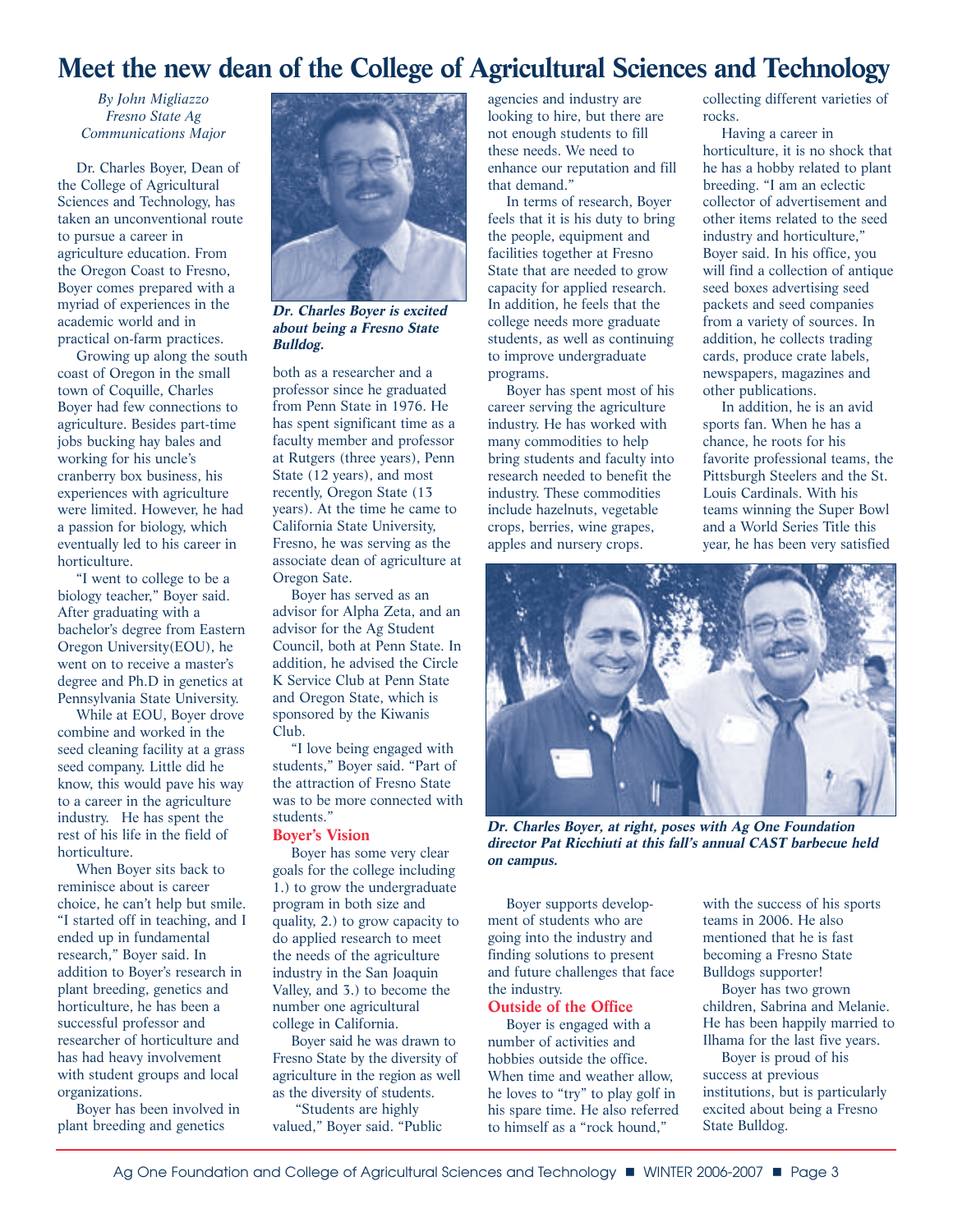# **Ag Boosters Barbecue 2006 enjoyed by all**

The 29th Annual Ag Boosters Barbecue to raise funds for the Ag One Foundation and California Women for Agriculture was a return to the early days of the event with more than 1,000 people holding tickets to the event at the Coombs' Riverbend Ranch.

Much success for this year's barbecue was attributed to the Harvest Sponsors. Businesses and individuals who supported the event as a Harvest Sponsor included: J.G. Boswell Company, Clifford E. Bressler & Associates, Britz Fertilizers, Inc., Chicago Title Company, Dalena/Benik & Associates Insurance Services, Pacific Gas and Electric Company, Pearson Realty, Prudential Ag Investments/Capital Ag Property Services, Rain & Hail Insurance, RCO Ag Credit, Inc., Ron Silva Realty, Inc., State Compensation Insurance Fund, Union Bank of California, Wawona Frozen Foods, Wells Fargo Bank, and Western Farm Service, Inc.

The annual event provides an opportunity to enjoy an evening of tasting Fresno State wine and sampling cheese produced by valley dairy processors, eating dinner under the stars and bidding on exciting auction items. The event featured CWA's County Store, Fresno State sausage



**Enjoying visiting at the Ag Boosters Barbecue were from left, Chris Villines and her husband Assembly member Mike Villines, and Madera County Supervisor Frank Bigelow, and Ag One Executive Director Alcidia Freitas Gomes (standing).**



**A very capable Ag One bartending crew included, from left, John Torrico, Jerry DiBuduo, Dr. Jeri Echeverria, and Dr. Leslie Farlow.**



**Also attending were from left, Ag One Secretary Linda Glassman and her husband, Bob Glassman, John Harris, Dean Charles Boyer, and Carol and Bill Chandler.**

tasting, Fresno State ice cream, a raffle and door prizes plus a live and silent auction.

In addition, the winner was selected for the Ag One "Fantasy Vacation" raffle, which offers a choice of destinations to Costa Rica, Greece, or China. Sponsors of the vacation drawing were Baker, Peterson & Franklin,

LLP, Westside Finance LLC, and Campos Brothers Farms. This year's winner was 2004

alumnus Jason Sanders. The Ag Boosters Barbecue raised more than \$29,000 for the Ag One Foundation, and the Fantasy Vacation provided an additional \$7,000 in donations.



**Assembly member Nicole Parra, Caruthers farmer-processor Tony Campos and Assembly member Parra's local representative Debbie Williams pose for a "Kodak moment."**



**Ag One President Tim Vaux welcomed the crowd to the annual barbecue.**

### **From the Dean**

#### *Continued from page 2*

graciously hosted and introduced to wonderful Bulldog supporters as great examples of the support we receive. Everywhere I am greeted by loyal supporters – what a tribute to the Bulldog family.

**Community.** What a wonderful community; Fresno has so much to offer! The diversity of the campus, city and valley provide a vibrant community in which to live.

The individuals and families engaged in our diverse agriculture and food systems industries in the valley are a close-knit community in a rapidly growing metropolitan area. It amazes me how interconnected we are in this community. Your commitment to CAST and so many other important parts of our community ensures our future. It is a pleasure for the college to partner with and serve you. **The Future.** I am thrilled

with the possibilities for the coming year. We are in the early stages of the university's Comprehensive Campaign which will provide important fiscal support for our programs. However, more importantly the campaign will provide the catalyst for us to engage with our partners as we chart the future for the college and move toward our Centennial Year in 2011.

I look forward to creating an environment in which all

our students, faculty and staff can realize their goals, dreams and be nurtured to continue to develop. I am enthusiastic about the opportunity to work with you to create an exciting future. On a personal note, I look forward to continuing to become an integral part of and serving this amazing community.

I wish you and yours the happiest of holidays and may your New Year be filled with joy and success.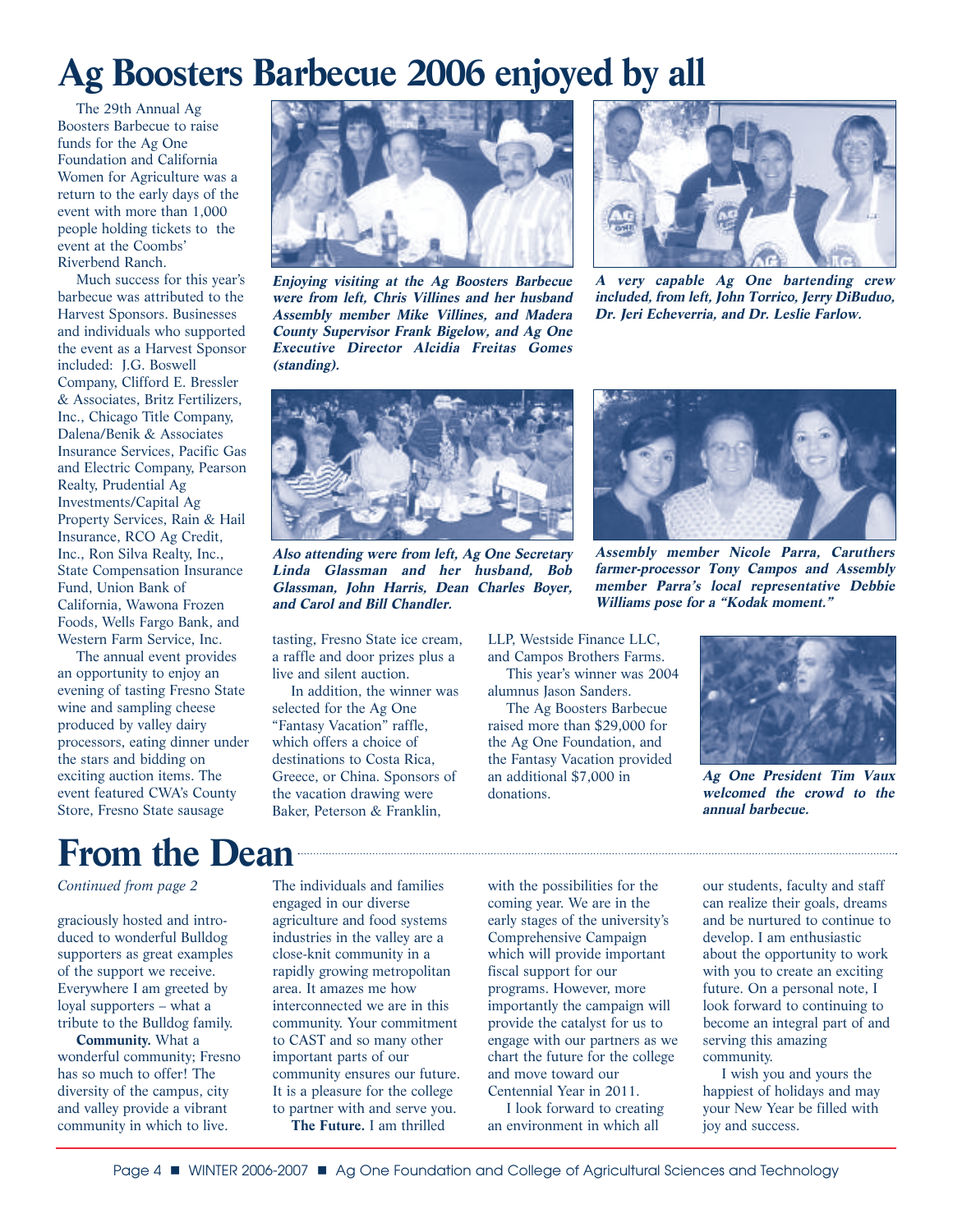### Fresno-Madera Wine Tasting draws big crowd

As the popularity of Fresno State wines grow, so does the annual Fresno-Madera Alumni and Friends Wine Tasting held in late-October at the Campus winery.

Close to 200 people were on-hand to sample and buy some of Fresno State's award-winning table and dessert wines. The World Cooperage Barrel Room served as the venue to showcase the Solare dessert wine made in the ice wine style first produced in Germany in 1794.

Featured wines included a 2005 Pinot Gris, 2005 Viognier, 2004 California Rose, 2005 Barbera, 2004, Syrah, and 2003 Solare. In addition, Fresno Stateproduced olive oil, sausage, table grapes and chocolate

covered raisins and almonds were on-hand for participants' enjoyment.



**Dr. Robert Wample, chair of the Viticulture and Enology Department, welcomed the crowd and discussed the new additions and changes in the University's winery. Fresno State students produce award-winning wines, while at the same time receive a hands-on practical education about the art and science of wine-making.**



**Ag One Board Member Rod Stark pours a glass of Fresno State wine at the Oct. 27 wine tasting.**



**Ag One supporters, from left, Fred and Maxine Machado and Ag One Board member Paul Rollin visit at the wine tasting while enjoying Fresno State wine.**

# **Common Threads Award luncheon set for April 13**

Five special women from the central San Joaquin Valley will be honored on Friday, April 13 as the 2007 recipients of the 11th Annual Common Threads Awards, honoring women in agriculture for their community service and philanthropy. Receiving the 2007 Common Threads honors are Louise Draxler, of Kings County; Sandra Gist-Langiano, of Tulare County; Linda Hansen, of Fresno County; Sharon Thornton, of Merced County; and Lonna Torrico, of Fresno County.

The awards are presented in partnership with the Ag One Foundation, Fresno State's College of Agricultural Sciences and Technology and the California Agricultural Leadership Foundation.

The Common Threads Award recognizes women who have made a remarkable and visible contribution to the enhancement of their communities. The award criteria requires the recipients to live in one of the five counties listed above, to have past or present roots in

agriculture, and to have shown outstanding involvement of time, talent and treasure in agriculture and their communities.

The Common Threads Committee members are: Kim Rogina, Merced, co-chair and Karri Hammerstrom, Kingsburg, co-chair; Amy Bartell, Fresno; Ann Bridges, Sanger; Carol Chandler, Selma; Amy Christensen, Sacramento; Jackie Giacomazzi, Hanford; Alcidia Freitas Gomes, Fresno; Liz Hudson, Sanger; Debbie Jacobsen, Easton; Shirley Kirkpatrick, Exeter; Barbara Matheron, Hilmar; Christy Melvold, Fresno; Nancy Pitigliano, Tipton; Rod Stark, Fresno; Betty Young, Merced and Sarah Clark Woolf, Fresno.

Net proceeds raised from the luncheon go to the Agricultural Leadership Foundation, Ag One and charities of the honorees' choice. Invitations will be mailed in February. Contact the Ag One office at (559) 278- 4266 for details.

## **Ruiz to be Honored**

*Continued from page 1*

for young Hispanics and help them realize that with an education and a commitment to hard work they, too, can live the 'American Dream.'"

With this commitment in mind, Ruiz Foods not only offers an excellent employment package but also offers a tuition reimbursement program, extensive new-hire orientation, health screenings, homeownership education classes, vocational English or Spanish, basic math classes and a variety of training classes.

Likewise, Ruiz assisted in establishing the non-profit

status of Ruiz 4 Kids – an organization comprised of Team Members from Ruiz Foods who recognize a need to help area children. Through two annual fundraising events, Ruiz 4 Kids distributes scholarships and supports children-related programs within local communities – distributing more than \$1 million to children in need.

Proceeds from the event will be used to establish the Ag One - Fred R. Ruiz Endowment. Sponsorship opportunities are available at various levels. Contact the Ag One office at (559) 278-4266 for details.